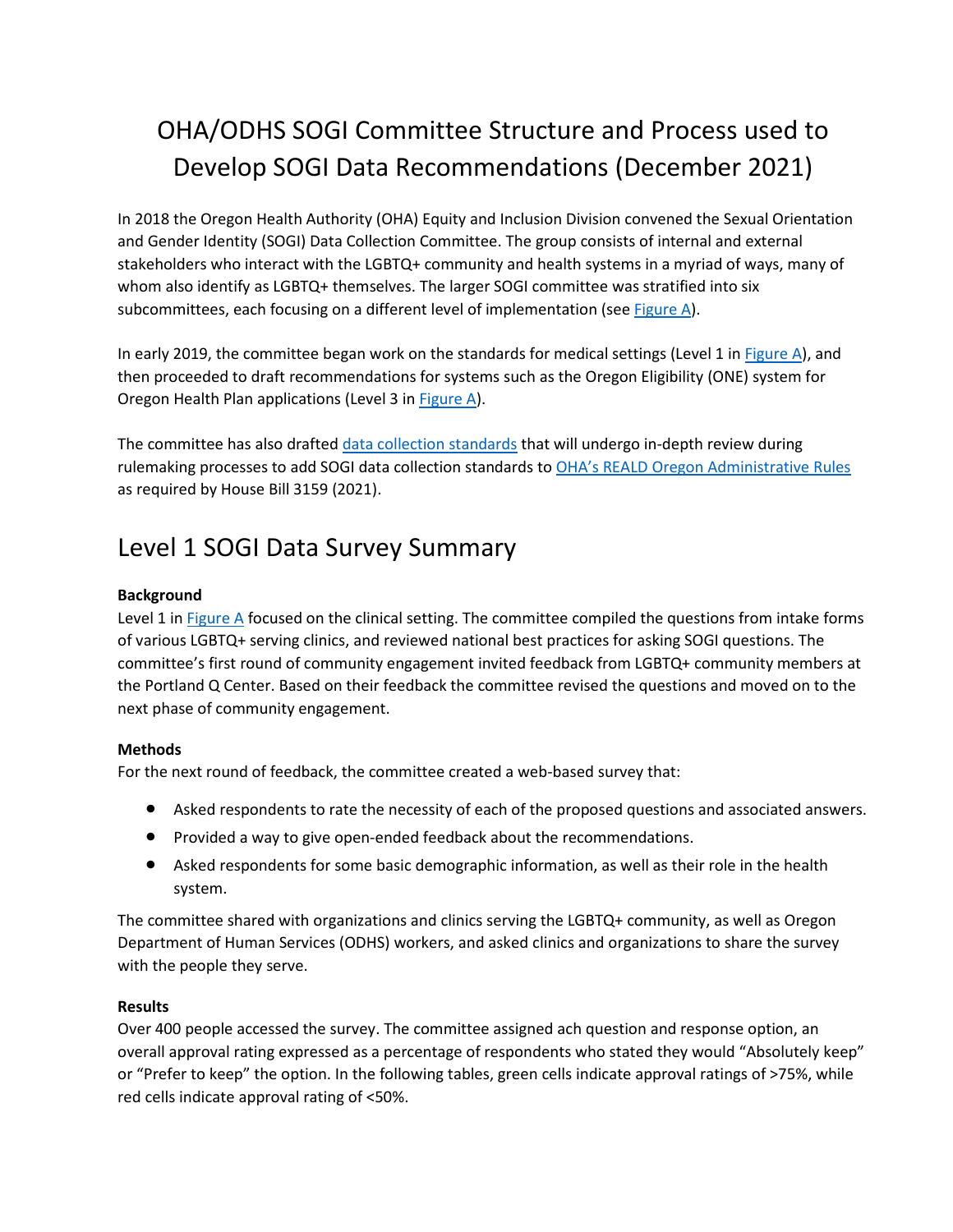The committee also analyzed the approval rate for each question/answer option based on the sex/gender identity, race/ethnicity and professional role of the respondents. However, this analysis did not indicate a substantial difference from the approval rates calculated for all respondents. (For the purposes of this analysis, a professional is defined as someone who indicated they work as a clinician or researcher.)

Many respondents also included narrative responses to the prompts. (See Appendix A for key comments shared in the narrative responses).

### **Discussion**

Most respondents favored most of the questions and response options offered in the survey. One notable exception was the question, "What title do you use?". Many respondents found this question to be outdated, even though many health systems do generate correspondence to patients using honorifics that are based solely on gender or sex and do not account for the patient's identity.

Many professional respondents commented that they would not want to ask these questions simply because it will create more work for them, not because they think the questions are not in the patient's best interest.

The most useful data may be found in the comments field for each proposed question. Respondents were able to provide more context about their answers and provide specific suggestions on what to change. The survey could have specified which questions would be asked of everyone, and which ones would only be asked as needed.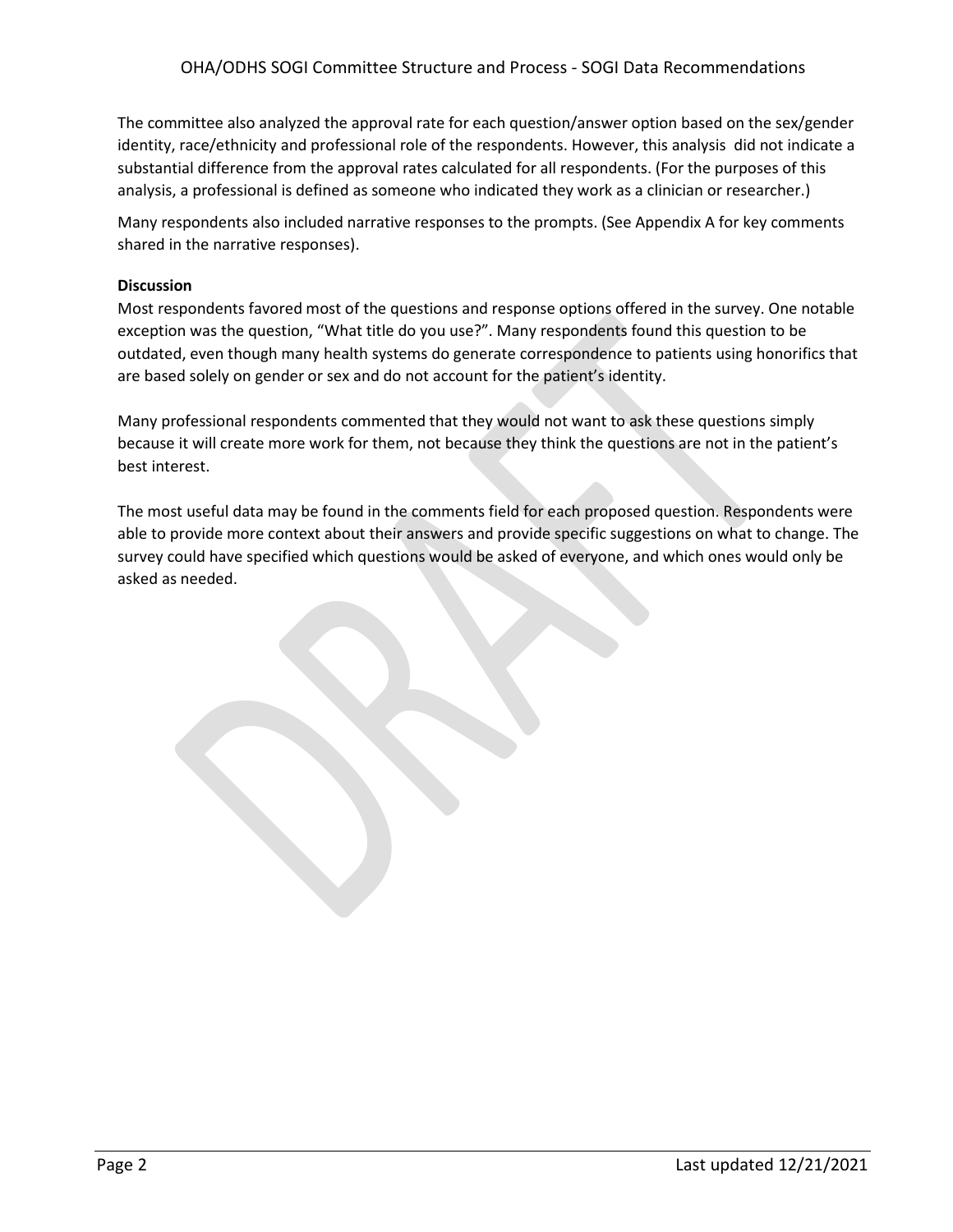## <span id="page-2-0"></span>Figure A. SOGI Data Recommendations Process Diagram

### OHA/ODHS SOGI Committee Structure and Process

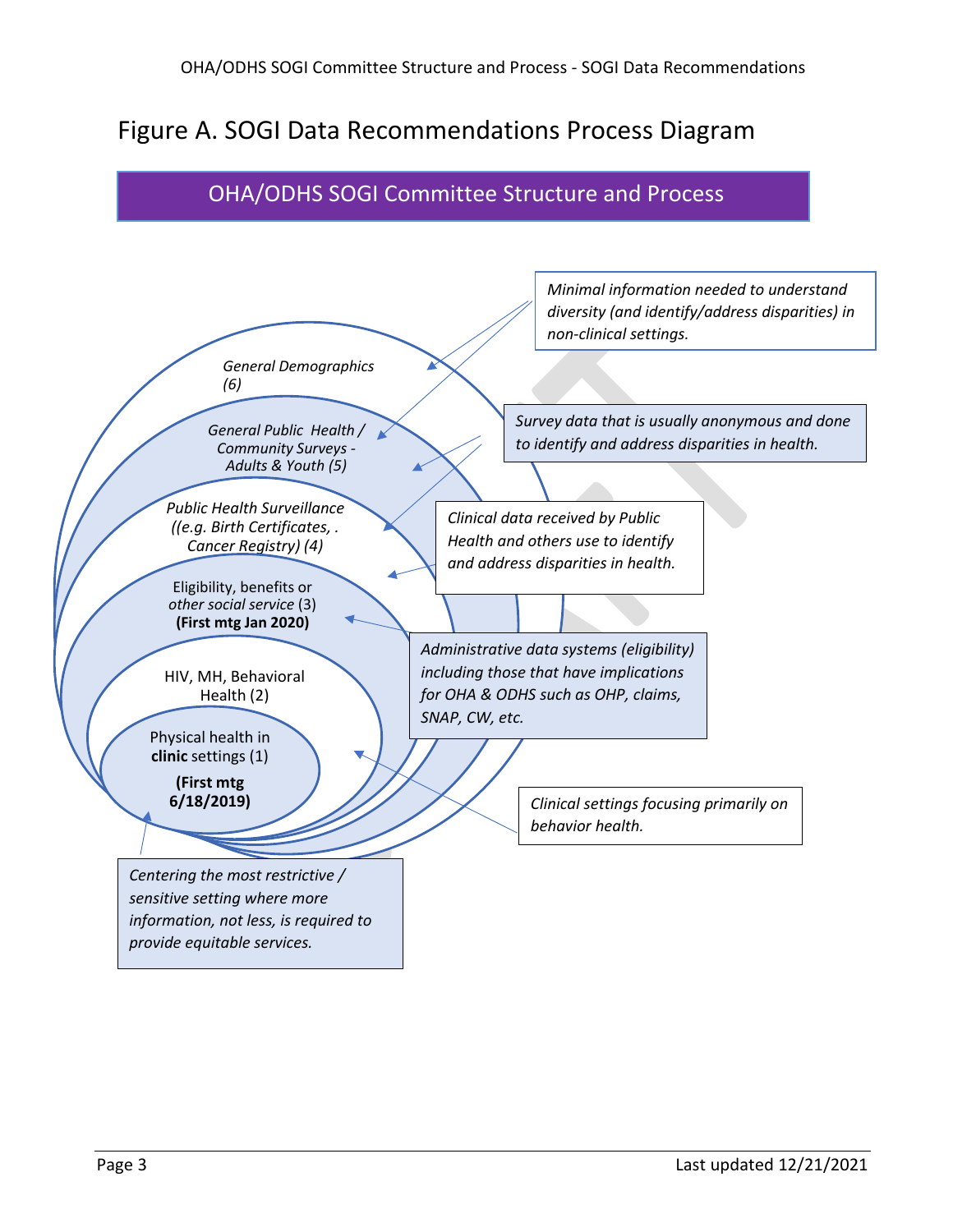### Appendix A. Level 1 SOGI Data Survey - Results by Question

**General Demographic Questions**

**Approval rate > 75%**

**Approval rate 50-75%**

**Approval rate < 50%**

|                                                                            |             | Trans,<br>Nonbinary, | Lesbian, Gay,<br>Bisexual, |                     |              |            |
|----------------------------------------------------------------------------|-------------|----------------------|----------------------------|---------------------|--------------|------------|
|                                                                            |             | <b>Intersex</b>      | Queer                      |                     | Professional | Not LGBTQ+ |
| Question                                                                   | All (n=230) | $(n=81)$             | $(n=137)$                  | <b>BIPOC (n=25)</b> | $(n=61)$     | $(n=60)$   |
| Please describe your gender in any way<br>you prefer (open-ended question) | 75.86       | 82.60                | 78.68                      | 92.00               | 70.00        | 67.80      |
| What is your gender? (Check all that<br>apply)                             | 81.37       | 76.30                | 83.09                      | 91.70               | 86.70        | 79.66      |
| Woman or Girl                                                              | 82.50       | 81.00                | 84.21                      | 96.00               | 81.40        | 57.63      |
| Man or Boy                                                                 | 82.91       | 80.80                | 85.71                      | 96.00               | 81.40        | 79.31      |
| Non-binary<br>$\bullet$                                                    | 86.14       | 88.80                | 90.3                       | 100.00              | 78.30        | 77.59      |
| Agender/No Gender                                                          | 80.69       | 86.30                | 82.09                      | 92.00               | 71.70        | 77.97      |
| Feminine learning<br>$\bullet$                                             | 53.96       | 55.70                | 57.14                      | 64.00               | 47.50        | 77.97      |
| Masculine leaning                                                          | 55.39       | 57.00                | 59.26                      | 64.00               | 47.50        | 45.00      |
| Questioning<br>$\bullet$                                                   | 72.41       | 81.30                | 77.61                      | 96.00               | 60.70        | 45.00      |
| Not listed, Please Specify                                                 | 82.81       | 86.10                | 88.46                      | 100.00              | 80.70        | 61.67      |
| Are you transgender?                                                       | 66.18       | 67.60                | 72.26                      | 76.00               | 65.00        | 72.22      |

Key Comments: "Ok so I rolled my eyes reading the first question but then I realized I'm a non-binary transmasculine person who is not ok being called a man (even though I love being referred to as "man" as in "hey man"). I do think healthcare providers should know if someone is transgender because of medical considerations."

"Options should also include genderfluid, androgynous, and genderqueer."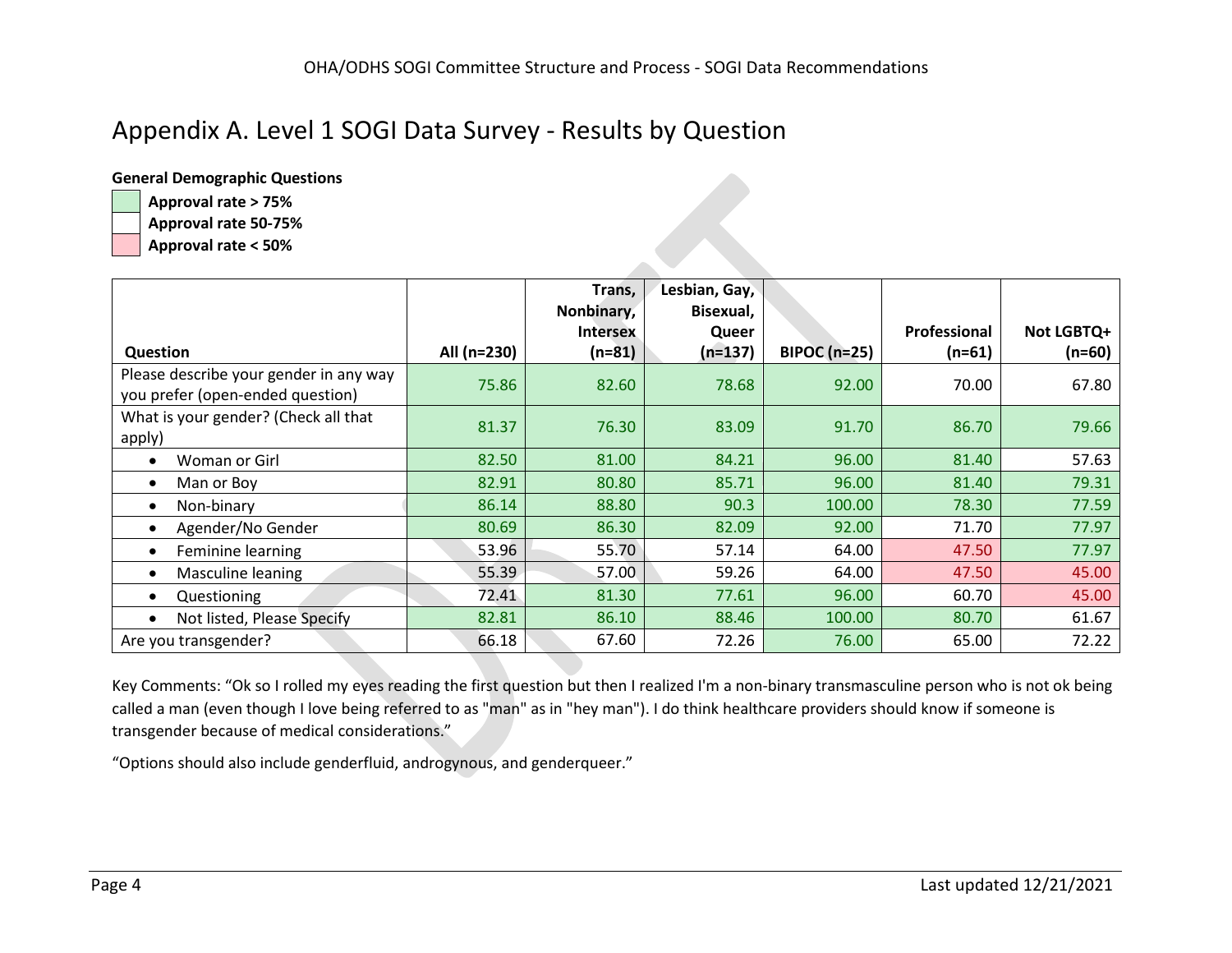**Approval rate 50-75%**

**Approval rate < 50%**

|                                                                           |             | Trans,<br>Nonbinary, | Lesbian, Gay,        |                     |              |            |
|---------------------------------------------------------------------------|-------------|----------------------|----------------------|---------------------|--------------|------------|
|                                                                           |             | <b>Intersex</b>      | Bisexual,            |                     | Professional | Not LGBTQ+ |
| <b>Question</b>                                                           | All (n=230) | $(n=81)$             | <b>Queer (n=130)</b> | <b>BIPOC (n=25)</b> | $(n=61)$     | (n=58)     |
| Please describe your sexual orientation                                   |             |                      |                      |                     |              |            |
| or sexual identity (open-ended                                            | 70.79       | 80.10                | 76.30                | 84.00               | 62.70        | 59.32      |
| question)                                                                 |             |                      |                      |                     |              |            |
| How do you describe your sexual                                           |             |                      |                      |                     |              |            |
| orientation or sexual identity? (Check                                    | 74.00       | 73.80                | 80.00                | 88.00               | 75.80        | 64.91      |
| all that apply)                                                           |             |                      |                      |                     |              |            |
| Same-Gender Loving                                                        | 55.73       | 62.20                | 59.84                | 72.00               | 46.50        | 50.00      |
| Lesbian<br>$\bullet$                                                      | 81.12       | 90.90                | 90.77                | 92.00               | 77.50        | 64.91      |
| Gay<br>$\bullet$                                                          | 81.22       | 88.30                | 90.84                | 92.00               | 79.30        | 66.67      |
| <b>Bisexual</b><br>$\bullet$                                              | 82.56       | 89.50                | 92.25                | 92.00               | 79.70        | 67.24      |
| Straight (attracted mainly to or<br>$\bullet$<br>only to other gender(s)) | 77.32       | 85.50                | 87.50                | 88.00               | 76.30        | 60.34      |
| Pansexual<br>$\bullet$                                                    | 73.98       | 85.60                | 83.85                | 88.00               | 71.20        | 56.90      |
| Asexual                                                                   | 76.56       | 88.00                | 87.50                | 88.00               | 71.40        | 57.14      |
| Queer                                                                     | 74.87       | 89.30                | 84.50                | 88.00               | 72.40        | 58.62      |
| Questioning                                                               | 73.47       | 88.30                | 82.95                | 92.00               | 69.50        | 56.90      |
| Not listed, Please Specify                                                | 78.07       | 85.50                | 86.51                | 91.3                | 77.20        | 64.81      |

Key Comments: "Sexual orientation and sexuality are different, so we shouldn't ask these in the same question."

"Some of these need definitions. This allows everyone to understand them, and for people to consistently be using the same definitions as they choose options."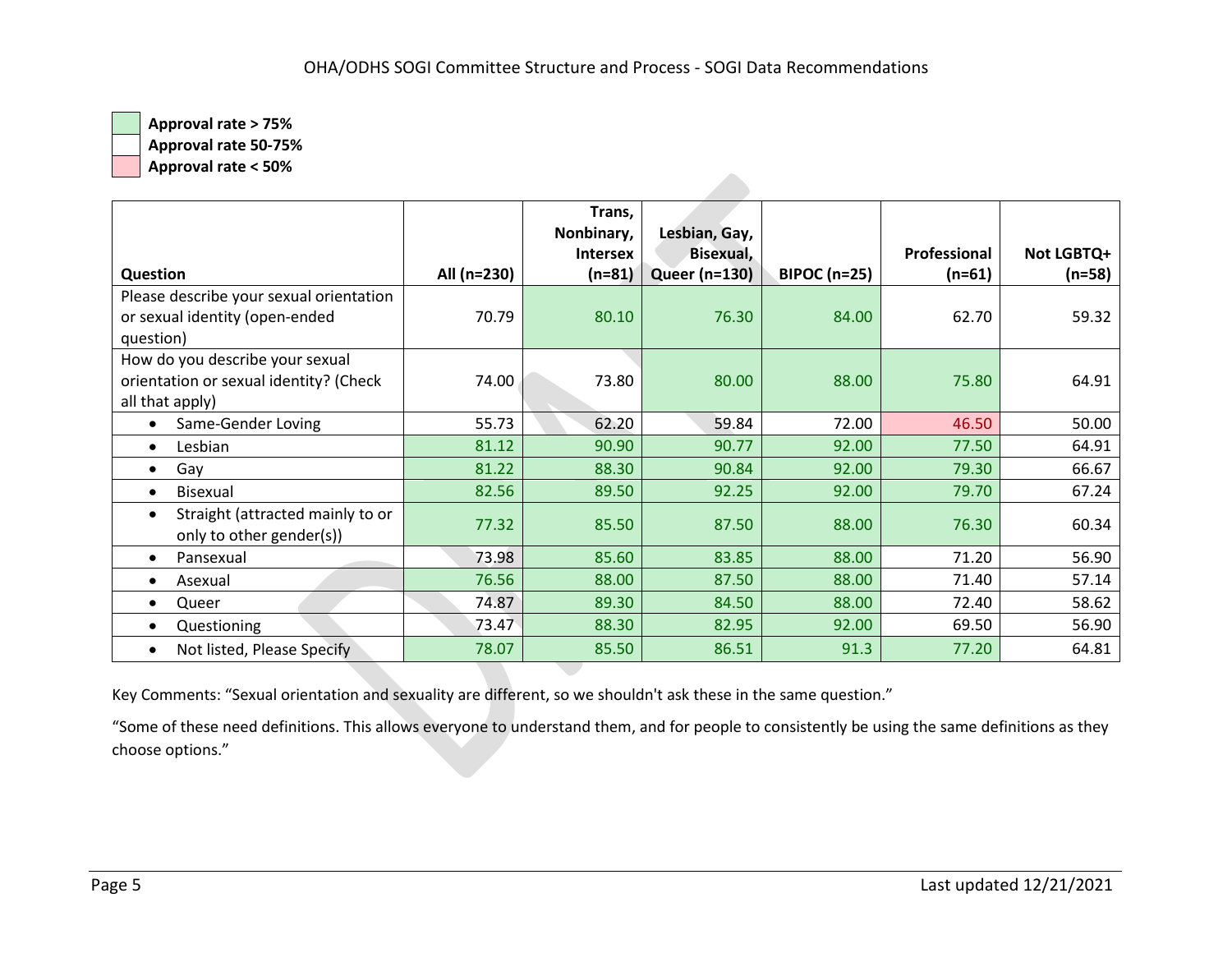### **Logistical Questions**

**Approval rate > 75% Approval rate 50-75%**

**Approval rate < 50%**

|                                       |             | Trans,          |                      |                     |              |            |
|---------------------------------------|-------------|-----------------|----------------------|---------------------|--------------|------------|
|                                       |             | Nonbinary,      | Lesbian, Gay,        |                     |              |            |
|                                       |             | <b>Intersex</b> | Bisexual,            |                     | Professional | Not LGBTQ+ |
| <b>Question</b>                       | All (n=230) | $(n=81)$        | <b>Queer (n=138)</b> | <b>BIPOC (n=25)</b> | $(n=61)$     | $(n=91)$   |
| Is this your legal name?              | 82.35       | 76.50           | 81.88                | 80.00               | 85.20        | 82.42      |
| Are there any other names we should   |             |                 |                      |                     |              |            |
| now about - such as on your insurance | 87.01       | 88.80           | 88.89                | 86.90               | 91.50        | 86.21      |
| card?                                 |             |                 |                      |                     |              |            |
| Legal Name (with text to write in)    | 84.42       | 81.30           | 84.44                | 84.00               | 88.10        | 85.23      |
| Name on insurance card (with text to  | 87.88       | 88.90           | 89.63                | 96.00               | 86.90        | 87.36      |
| write in)                             |             |                 |                      |                     |              |            |
| Name on relevant previous medical     | 84.12       | 86.40           | 87.59                | 96.00               | 85.30        | 79.31      |
| records (with text to write it)       |             |                 |                      |                     |              |            |
| Name on other relevant records:       | 77.83       | 78.80           | 79.10                | 92.00               | 75.00        | 75.86      |

Key Comments: "As a trans person, changing your legal name is difficult, traumatic, and an extensive process that requires both time and effort. Adding a "name" question to health care documents takes little to no effort and would be a much-needed accommodation for transgender individuals."

"It may also be helpful to include "Name used with family or caretakers," especially if patient is a minor or has any sort of caretaker or other party that may have legal access to medical records/medical information"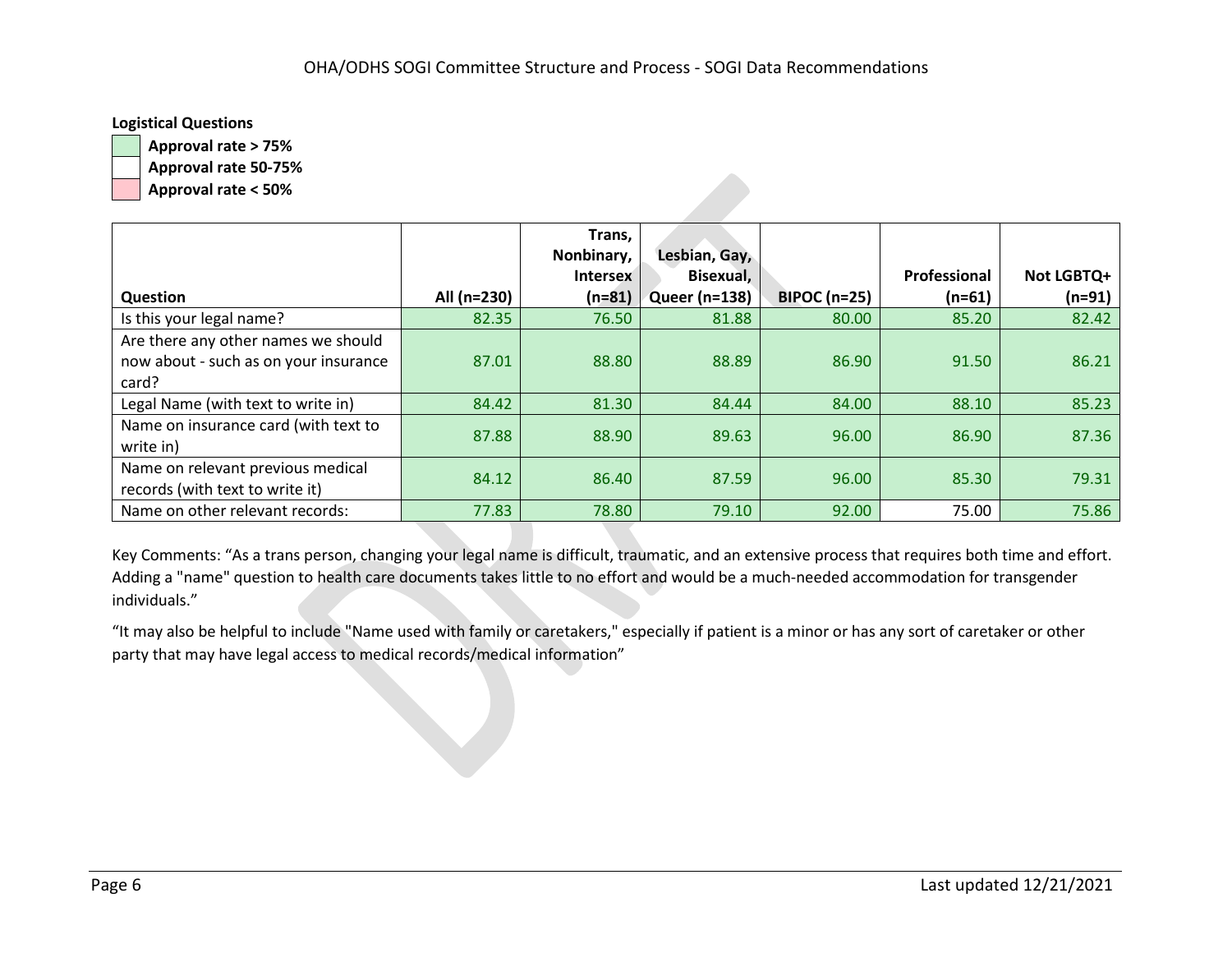**Approval rate > 75% Approval rate 50-75%**

**Approval rate < 50%**

| Question                   | All (n=230) | Trans,<br>Nonbinary,<br><b>Intersex</b><br>$(n=81)$ | Lesbian, Gay,<br>Bisexual,<br>Queer<br>$(n=138)$ | <b>BIPOC (n=25)</b> | Professional<br>$(n=61)$ | Not LGBTQ+<br>$(n=86)$ |
|----------------------------|-------------|-----------------------------------------------------|--------------------------------------------------|---------------------|--------------------------|------------------------|
| What pronouns do you use?  | 93.13       | 97.50                                               | 97.10                                            | 100.00              | 91.70                    | 87.21                  |
| They/Them                  | 90.35       | 96.30                                               | 94.85                                            | 100.00              | 86.20                    | 84.34                  |
| She/Her                    | 92.11       | 95.10                                               | 95.52                                            | 100.00              | 89.90                    | 88.24                  |
| He/Him                     | 91.74       | 95.10                                               | 96.32                                            | 100.00              | 89.90                    | 85.88                  |
| No pronouns, use my name   | 83.04       | 86.10                                               | 83.46                                            | 84.00               | 78.90                    | 81.71                  |
| Not listed, Please Specify | 86.57       | 92.20                                               | 89.84                                            | 95.70               | 82.40                    | 82.50                  |

Key Comments: "I can't stress enough how important it is that health care settings use gender affirming pronouns. This includes health care workers (doctors, nurses, aides) and support staff like schedulers, check-in staff, etc. Everyone should be trained, retrained, evaluated...on using gender affirming language. Misgendering an individual could cause distrust, missed appointments, reinforce historic trauma, etc."

"Some use two or more pronouns: so she/they, etc., should ask if they want to differentiate between pronouns for certain health related information. For an example, using "they" when talking about genitalia because using "she" may increase gender dysphoria."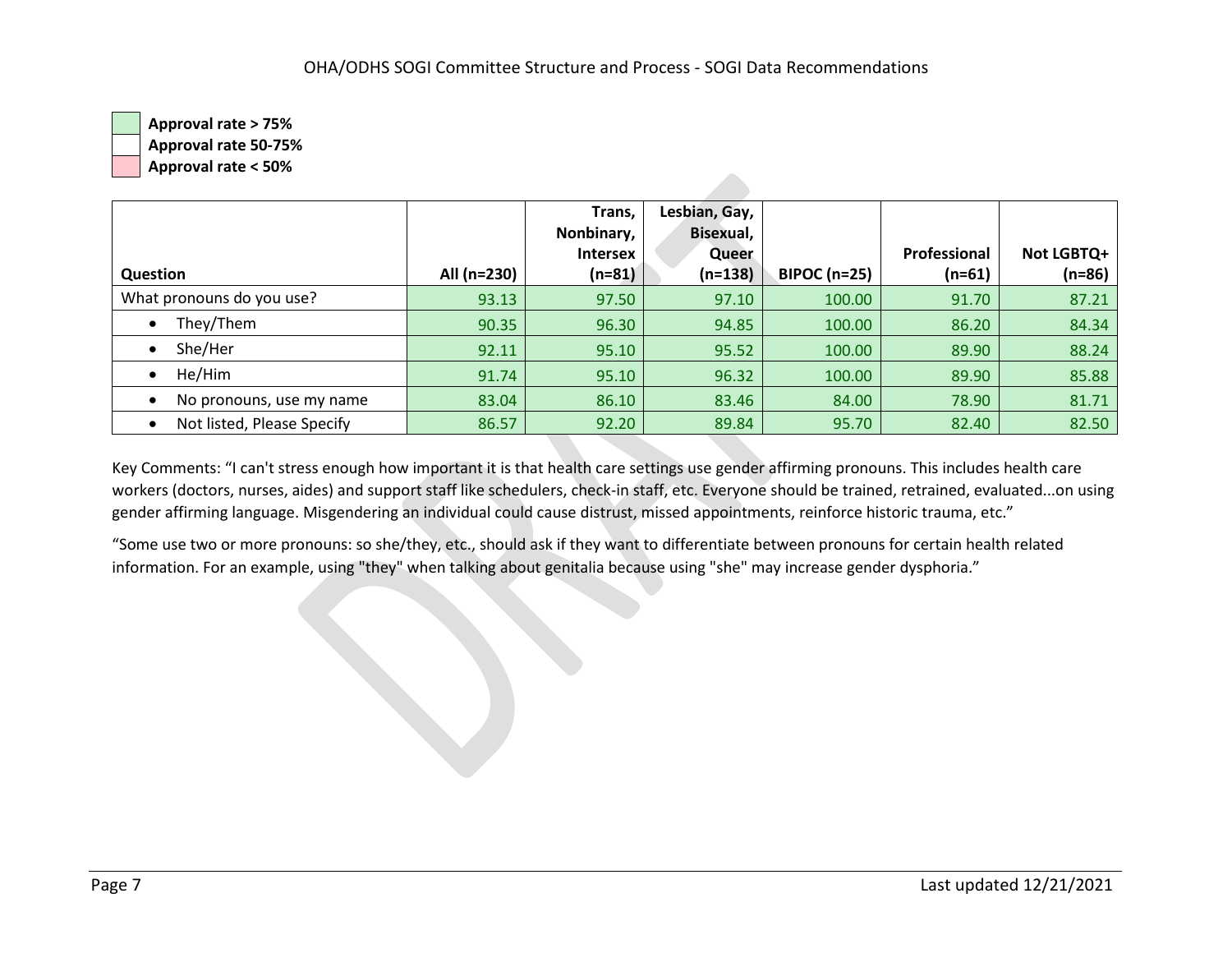**Approval rate 50-75%**

**Approval rate < 50%**

|                                     |             | Trans,          | Lesbian, Gay, |                     |              |            |
|-------------------------------------|-------------|-----------------|---------------|---------------------|--------------|------------|
|                                     |             | Nonbinary,      | Bisexual,     |                     |              |            |
|                                     |             | <b>Intersex</b> | Queer         |                     | Professional | Not LGBTQ+ |
| Question                            | All (n=230) | $(n=81)$        | $(n=130)$     | <b>BIPOC (n=25)</b> | $(n=61)$     | $(n=77)$   |
| What title do you use?              | 44.26       | 48.10           | 49.28         | 52.00               | 31.10        | 35.23      |
| Mx<br>$\bullet$                     | 59.53       | 73.10           | 68.46         | 62.50               | 45.60        | 47.37      |
| Ms<br>$\bullet$                     | 66.20       | 76.90           | 73.08         | 66.70               | 45.60        | 55.84      |
| <b>Miss</b><br>$\bullet$            | 55.81       | 64.10           | 58.46         | 66.70               | 38.60        | 51.32      |
| Mrs<br>$\bullet$                    | 57.21       | 66.20           | 63.08         | 70.90               | 43.90        | 47.37      |
| Mr<br>$\bullet$                     | 67.74       | 78.20           | 75.76         | 70.90               | 45.60        | 55.26      |
| Dr<br>$\bullet$                     | 60.47       | 70.10           | 67.69         | 62.50               | 47.40        | 50.00      |
| Honorable<br>$\bullet$              | 39.17       | 46.10           | 40.15         | 39.10               | 29.80        | 36.84      |
| Please use my name and no<br>titles | 74.19       | 83.30           | 78.29         | 83.30               | 55.40        | 68.35      |
| Not listed, please specify          | 66.83       | 77.70           | 74.80         | 90.90               | 47.20        | 54.93      |

Key Comments: "If health systems are going to send mail or address things to a title, this question is necessary. I think the practice should be to not use titles, but that is a bigger change than what this question is asking."

"Again, I think we should discourage providers from including titles when addressing mail or other documents. If these are mixed up it can be very offensive to the patient, and human error and bias can create mix-ups. This is true for non-binary and trans people, but also for cis women who get a title put on them because they marked "married" or "single" on a form."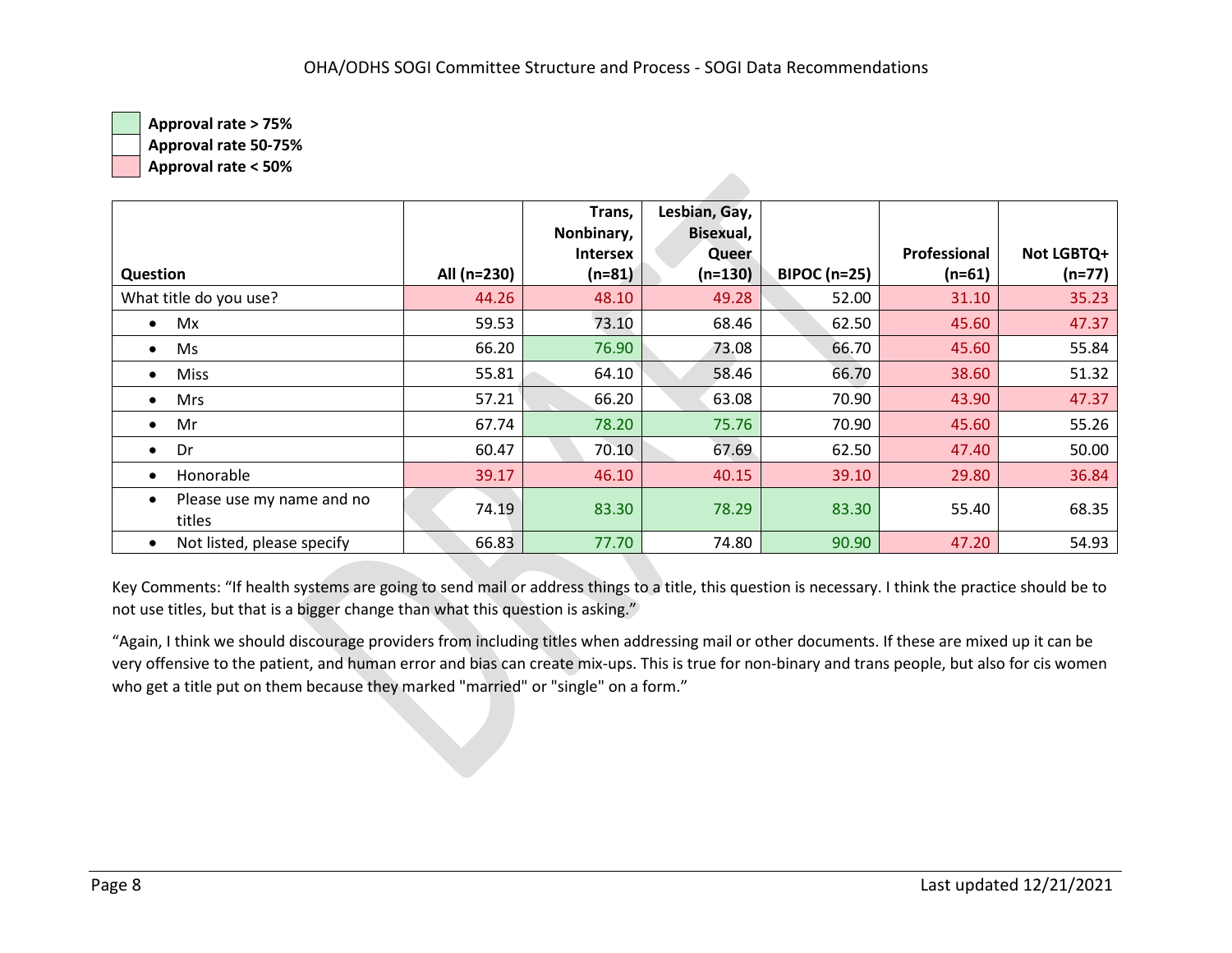**Approval rate 50-75%**

**Approval rate < 50%**

|                                                                                                                                          |             | Trans,<br>Nonbinary, | Lesbian, Gay,<br>Bisexual, |                     |              |            |
|------------------------------------------------------------------------------------------------------------------------------------------|-------------|----------------------|----------------------------|---------------------|--------------|------------|
|                                                                                                                                          |             | <b>Intersex</b>      | Queer                      |                     | Professional | Not LGBTQ+ |
| <b>Question</b>                                                                                                                          | All (n=230) | $(n=81)$             | $(n=137)$                  | <b>BIPOC (n=25)</b> | $(n=61)$     | $(n=84)$   |
| When you were born what biological<br>sex was assigned to you?                                                                           | 78.60       | 76.60                | 78.68                      | 91.60               | 86.70        | 76.19      |
| What is your current sex? (Pick one)                                                                                                     | 71.49       | 63.80                | 72.06                      | 79.20               | 76.30        | 70.24      |
| Do you have a state-issued ID?                                                                                                           | 64.76       | 71.60                | 71.53                      | 75.00               | 57.60        | 53.66      |
| If Yes, what is the sex on your state-<br>issued ID?                                                                                     | 57.89       | 65.50                | 64.23                      | 79.10               | 53.30        | 46.34      |
| For federal reporting purposes if we<br>were only given a binary option of<br>M/Male or F/Female, which one would<br>you like us to use? | 67.40       | 69.60                | 73.53                      | 75.00               | 69.50        | 57.83      |

Key Comment: "I appreciate questions that clarify when talking about what's on my state issued ID versus what my gender/sex actually is. I also understand that federal options are extremely limited with regard to sex options, and appreciate the question making it clear that it's for data matching purposes."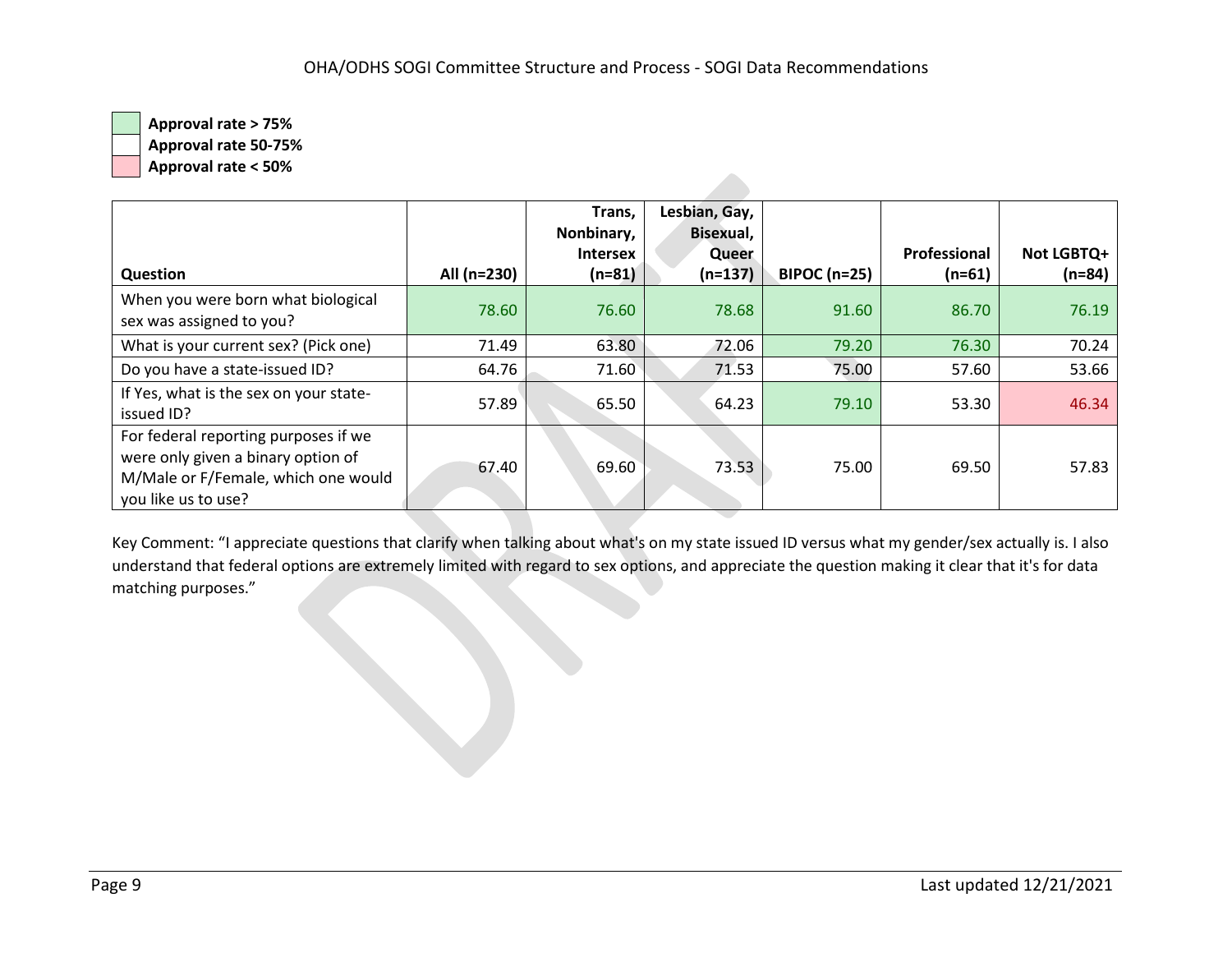#### **Health-Related Questions (ask as needed)**

**Approval rate > 75% Approval rate 50-75%**

**Approval rate < 50%**

|                                                                                                  |             | Trans,                        | Lesbian, Gay,<br>Bisexual, |                     |              |            |
|--------------------------------------------------------------------------------------------------|-------------|-------------------------------|----------------------------|---------------------|--------------|------------|
|                                                                                                  |             | Nonbinary,<br><b>Intersex</b> | Queer                      |                     | Professional | Not LGBTQ+ |
| <b>Question</b>                                                                                  | All (n=230) | $(n=81)$                      | $(n=137)$                  | <b>BIPOC (n=25)</b> | $(n=61)$     | $(n=47)$   |
| Are you sexually active?                                                                         | 85.49       | 85.10                         | 90.51                      | 91.60               | 79.30        | 78.72      |
| (follow up to previous) If no, have you<br>been sexually active in the past?                     | 82.54       | 81.00                         | 86.67                      | 91.30               | 79.30        | 78.26      |
| (follow up to previous) If yes, question<br>that then asks about body parts of<br>sexual partner | 62.63       | 60.00                         | 65.69                      | 73.90               | 67.20        | 60.00      |
| A person with a penis                                                                            | 67.36       | 73.40                         | 74.26                      | 76.00               | 66.70        | 55.10      |
| A person with a vagina                                                                           | 66.49       | 69.60                         | 72.59                      | 76.00               | 67.80        | 56.25      |
| A person with intersex genitalia                                                                 | 60.94       | 69.70                         | 67.41                      | 68.00               | 61.60        | 48.98      |
| A person who had genital<br>reassignment surgery                                                 | 50.00       | 51.30                         | 54.07                      | 52.00               | 53.30        | 44.90      |

Key Comments: "I would not answer questions about sexual activity outside the context of a trusted clinical encounter, not as an administrative intake process."

"You should also follow this question with questions about types of sexual activity - a person may have partners with a penis but not engage in penetrative sex. Providers can make this assumption based on the genitalia of partners, and the conclusion they draw from assumptions can either lead to missed care or false/harmful assumptions."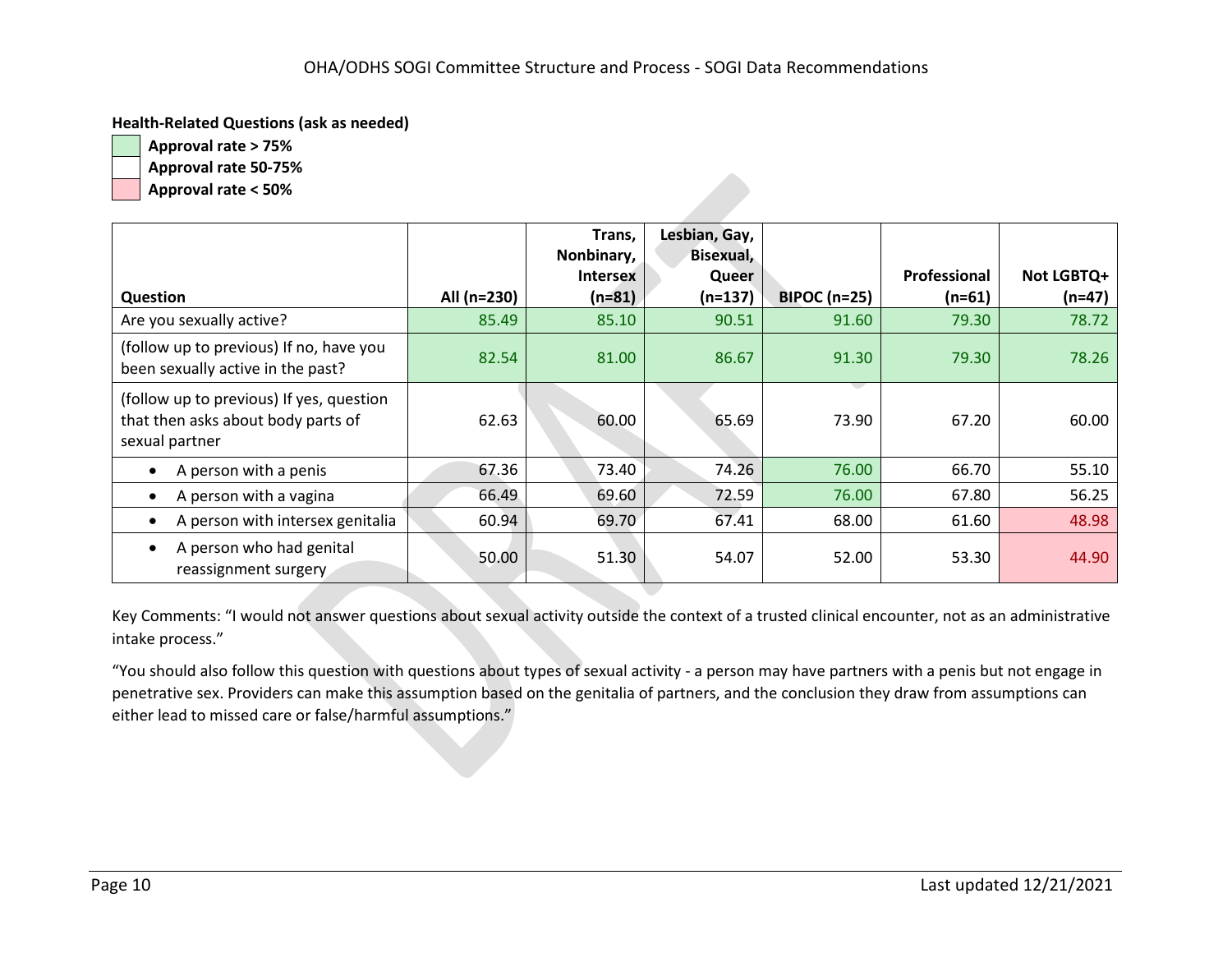**Approval rate 50-75%**

**Approval rate < 50%**

|                                                                                        |             | Trans,<br>Nonbinary,<br><b>Intersex</b> | Lesbian, Gay,<br>Bisexual, |               | Professional | Not LGBTQ+ |
|----------------------------------------------------------------------------------------|-------------|-----------------------------------------|----------------------------|---------------|--------------|------------|
| <b>Question</b>                                                                        | All (n=115) | $(n=80)$                                | Queer (n=89)               | $BIPOC(n=13)$ | $(n=55)$     | $(n=25)$   |
| Do you have any of these body parts?                                                   | 78.05       | 85.20                                   | 86.52                      | 85.70         | 72.90        | 57.69      |
| When you were born, were any of these<br>body parts present or expected to<br>develop? | 60.66       | 67.50                                   | 68.18                      | 69.30         | 58.60        | 44.00      |
| Vagina<br>$\bullet$                                                                    | 85.00       | 92.40                                   | 91.95                      | 100.00        | 75.90        | 68.00      |
| Cervix<br>$\bullet$                                                                    | 82.50       | 89.90                                   | 88.51                      | 100.00        | 74.20        | 68.00      |
| Vulva<br>$\bullet$                                                                     | 77.12       | 86.10                                   | 85.06                      | 100.00        | 67.80        | 56.52      |
| <b>Breasts</b><br>$\bullet$                                                            | 84.03       | 88.60                                   | 90.80                      | 100.00        | 79.00        | 68.00      |
| Ovaries<br>$\bullet$                                                                   | 83.33       | 89.90                                   | 89.66                      | 100.00        | 75.90        | 68.00      |
| Uterus<br>$\bullet$                                                                    | 84.17       | 91.20                                   | 90.80                      | 100.00        | 75.90        | 68.00      |
| Penis<br>$\bullet$                                                                     | 84.03       | 89.90                                   | 90.80                      | 100.00        | 77.20        | 66.67      |
| Prostate<br>$\bullet$                                                                  | 82.35       | 89.70                                   | 89.53                      | 100.00        | 73.70        | 64.00      |
| Testes<br>$\bullet$                                                                    | 82.50       | 88.60                                   | 88.51                      | 100.00        | 75.90        | 68.00      |
| Intersex genitalia                                                                     | 80.67       | 84.80                                   | 86.21                      | 84.60         | 75.50        | 66.67      |

Key Comments: "Absolutely necessary in healthcare settings to know if a patient has body parts that the provider may assume they don't have based on their gender presentation. Not to know that about a patient jeopardizes the patient's access to proper care."

"Reading some of these makes me feel dysphoric. A lot of trans people especially won't want to answer this. We often don't like to call our body parts these terms. Also, some of us may not be totally aware of what we have or don't have. And again, what counts as a penis? What counts as breasts?"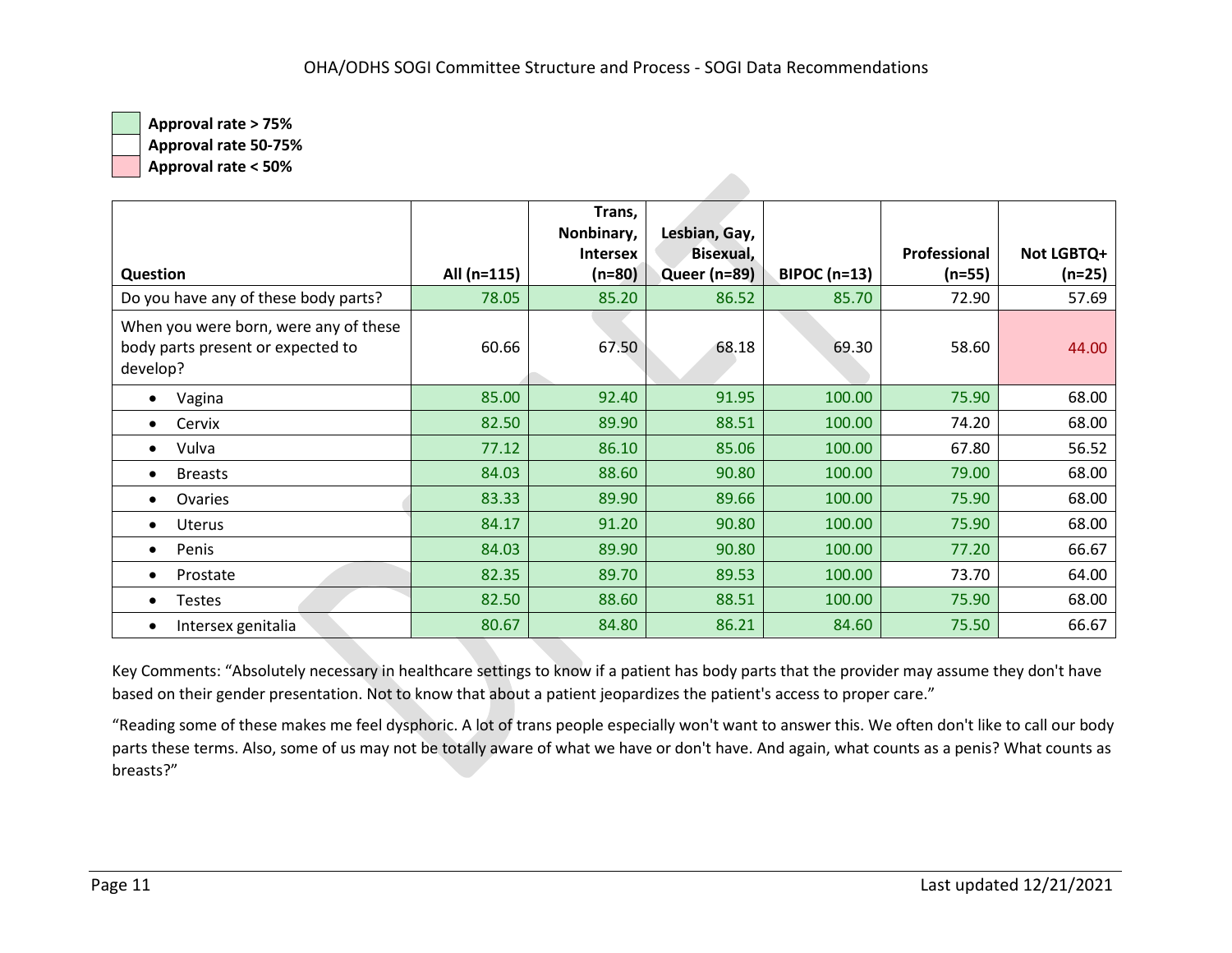**Approval rate 50-75%**

**Approval rate < 50%**

|                                                                                    |             | Trans,<br>Nonbinary,<br><b>Intersex</b> | Lesbian, Gay,<br>Bisexual, |                     | Professional | Not LGBTQ+ |
|------------------------------------------------------------------------------------|-------------|-----------------------------------------|----------------------------|---------------------|--------------|------------|
| <b>Question</b>                                                                    | All (n=115) | $(n=80)$                                | Queer (n=83)               | <b>BIPOC (n=13)</b> | $(n=55)$     | $(n=24)$   |
| Are you currently taking gender-<br>affirming hormones and/or hormone<br>blockers? | 91.38       | 97.40                                   | 96.43                      | 100.00              | 85.70        | 79.17      |
| (follow up to Q15) If No, are you<br>interested in starting hormones?              | 83.93       | 92.10                                   | 90.24                      | 100.00              | 73.10        | 63.64      |
| If Yes to Question 15: when did you<br>start?                                      | 85.84       | 90.90                                   | 91.67                      | 100.00              | 83.00        | 71.43      |
| If Yes to Question 15: what is your<br>current dose and frequency?                 | 86.84       | 92.30                                   | 92.86                      | 100.00              | 83.00        | 76.19      |
| Have you experienced any<br>complications with hormones? [Q17]                     | 85.22       | 90.90                                   | 91.67                      | 92.30               | 81.80        | 73.91      |
| If Yes to Question 17, what<br>complications have you had?                         | 84.35       | 90.90                                   | 90.48                      | 100.00              | 78.20        | 73.91      |
| Have you had any gender affirming<br>surgeries/treatments in the past?<br>$[Q19]$  | 88.50       | 96.00                                   | 95.06                      | 100.00              | 81.50        | 73.91      |
| (follow up to Q19) If Yes, which ones<br>(list in text box)                        | 85.71       | 90.80                                   | 90.36                      | 100.00              | 80.80        | 76.19      |
| If Yes to Question 19, do you wish to<br>have further surgeries/treatments?        | 81.58       | 87.00                                   | 85.54                      | 100.00              | 75.50        | 72.73      |